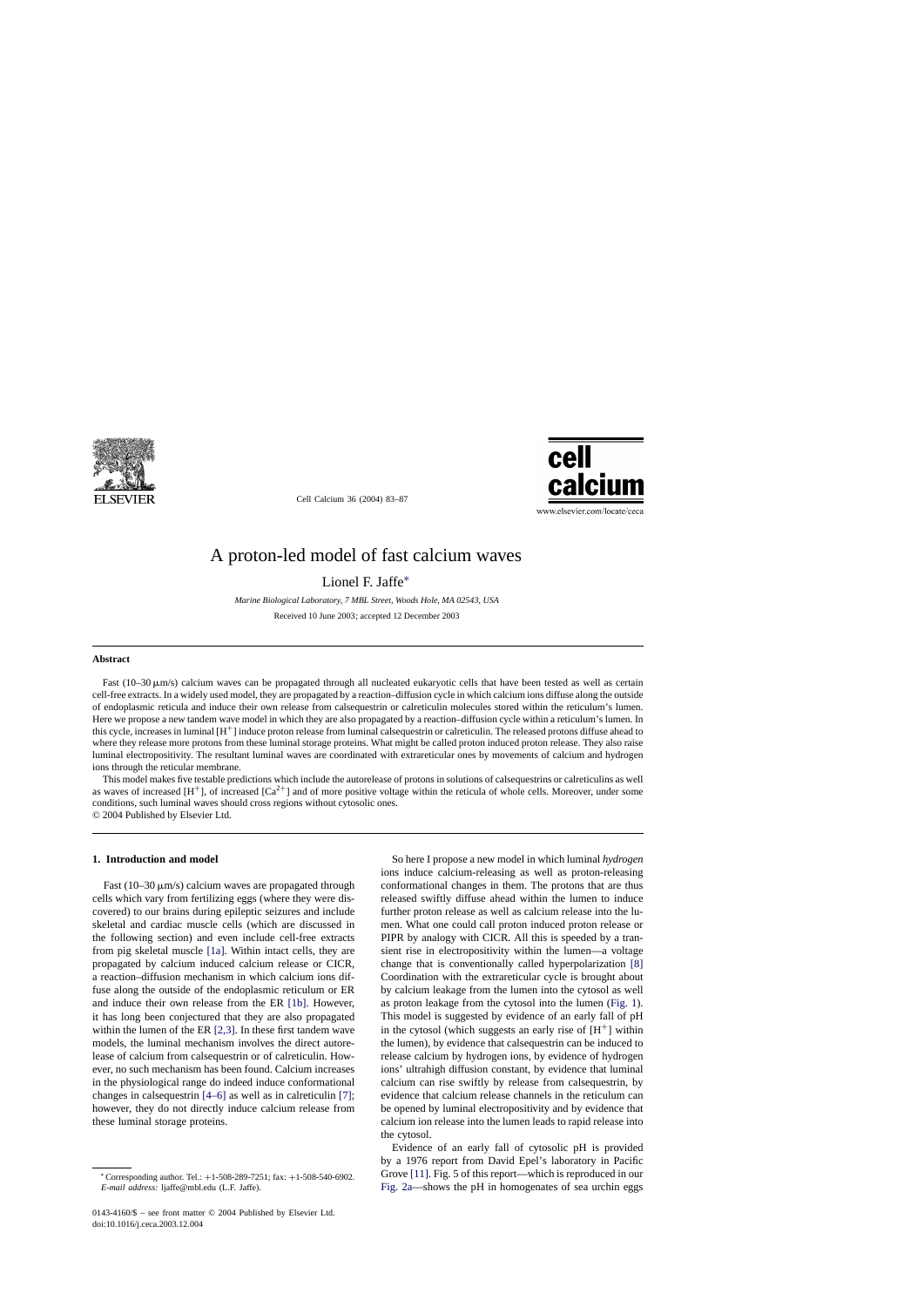<span id="page-1-0"></span>

Fig. 1. A proton-led model of fast calcium waves. (a) As seen traversing a whole sea urchin egg during fertilization—from the sperm fusion point below to its antipode above. Protons within its reticulum lead the way. Intra and then extrareticular protons and calcium ions soon follow. (b) As seen at a 30-fold higher magnification between reticular branch points in the egg's cortex. The distance between such points is shown as  $3 \mu m$ since this is the value seen in the ER of the cortices of live sea urchin eggs [\[9\].](#page-3-0) Moreover, the distances between SR branch points are comparable as reconstructed from electron micrographs (see plate #50 of reference [\[10\]\).](#page-3-0) (c) As seen at a thousand-fold higher magnification in the leading edge of the reticulum. The images of the ion-releasing macromolecular oligimers represents calsequestrin as shown in Fig. 6 of reference [\[6\].](#page-3-0) CICR propagates the wave outside of the reticulum while PIPR propagates it within the reticulum.

at various times after fertilization and thus at various times after the initiation of a fast calcium wave. It shows a sharp fall in pH which long precedes the later and better studied as well as far better known rise in pH after fertilization in sea urchin eggs [\[12\].](#page-3-0) It is true that the rises were seen with methods—including insertion of electrodes [\[13,14\]](#page-3-0) and immersion in permeating pH dyes [\[14\]—](#page-3-0)that could have shown a preceding fall and, in fact, did not. However, these methods were applied with far less temporal resolution than had homogenization and, indeed, with too little to have shown a transient fall.

Evidence for proton-induced release of calcium from calsequestrin and of proton entry to compensate for the resultant calcium release into the cytosol comes from studies of rabbit skeletal muscle in the laboratory of Cecilia Hi-



Fig. 2. Some old observations that may be best explained by the proton-led model of fast calcium waves. (A) The pH of sea urchin egg homogenates at various times after insemination. Note the early and abrupt fall in pH. The far better studied, subsequent rise in pH did not start until a minute later which was well after the waves should have crossed the eggs (modified from [\[11\]\).](#page-3-0) (B) Changes in SR membrane potential in skinned cardiac cells after the external calcium concentration was raised to  $0.3 \mu$ M observed via the voltage sensitive dye NK 2367 on the left and di-S-C 3 (5) on the right. The abrupt early falls in the signal indicate luminal hyperpolarizations which occurred within milliseconds (modified from [\[23\]\).](#page-3-0) (C) Changes in cytosolic free calcium after the external free calcium was likewise raised to  $0.3 \mu$ M. Observed via the calcium reporting absorption dye, arsenazo III (likewise modified from [\[23\]\).](#page-3-0)

dalgo and Paulina Donoso in Santiago [\[15–17\].](#page-3-0) First, their pioneering study of calsequestrin solutions showed dramatic changes in calsequestrin's conformation as the pH was lowered from 7.0 to 6.0 [\[15\].](#page-3-0) Second, their studies of sarcoplasmic reticulum vesicles showed large steady decreases in calsequestrin-bound calcium as the pH within the vesicles was reduced from 8.0 to 5.5. They therefore proposed that luminal protons can induce calcium-releasing "conformational changes in calsequestrin that in turn promote activation of the calcium release channels" [\[16\].](#page-3-0) Third, their further studies of sarcoplasmic reticulum vesicles (which also included intravesicular measurements of pH via fluorescence) showed a very rapid entry of protons—one with a half time of about 40 ms—into vesicles as calcium leaves them at what seemed to be physiological ATP levels [\[17\].](#page-3-0)

The ultrahigh diffusion constant of hydrogen ions in acqeous media is well known. Thus a recent reference work gives a value for the diffusion constant of hydrogen ions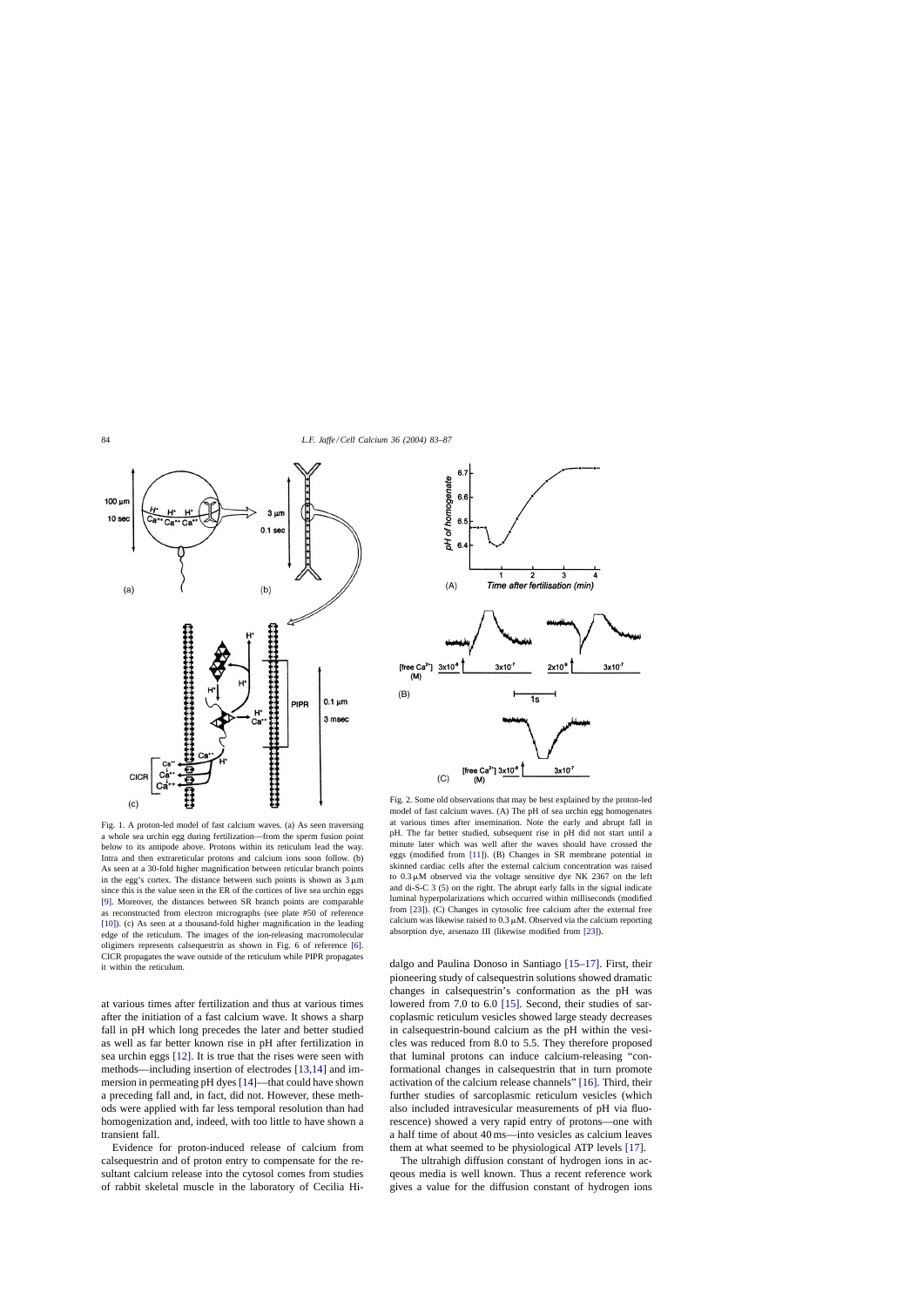in such media of about  $9 \text{ cm}^2/\text{s}$  which is more than ten times larger than the value for calcium ions [\[18\].](#page-3-0) Moreover, the value for  $D_{H+}$  within the ER may well be much higher than  $9 \text{ cm}^2/\text{s}$  as a consequence of surface conductance along calsequestrin molecules which are known to have a very high concentration of negative charges at their surface [\[19\]](#page-3-0) and to be extensively polymerized in their native state within the sarcoplasmic reticulum [\[20\].](#page-3-0) Moreover, calreticulin molecules likewise have such a high concentration of negative charges [\[21\].](#page-3-0)

Evidence that luminal calcium can rise swiftly and greatly by release from calsequestrin is provided by a 1991 paper from Noriaki Ikemoto's laboratory in Boston [\[22\].](#page-3-0) Fig. 7 of this paper shows a massive release of calcium from open pieces of sarcoplasmic reticulum membrane by caffeine addition in tenths of a second. Since the membrane pieces were open, the caffeine could not have acted by opening calcium channels; rather it must have done so via a conformational change in calsequestrin.

Further evidence of a gross, ultrafast rise in luminal calcium is found in a 1982 paper by Alexandre Fabiato [\[23\].](#page-3-0) Fig. 6b and 6f (here reproduced in [Fig. 2\)](#page-1-0) shows a large change in the voltage of cardiac reticula *in milliseconds*. One can now attribute this abrupt change to a conformational change in calsequestrin which abruptly released calcium ions (as well as hydrogen ions?) into the lumens of the reticula. These in turn would have neutralized negative charges on the inner surfaces of the reticula and thereby produce the observed ultrafast rise in luminal electropositivity. The author rightly called this his 'most important finding'.

Moreover, evidence that the increase in luminal electropositivity induces a rapid flow of calcium from the lumen into the cytosol is provided by comparing Fabiato's Fig. 6c (also shown in [Fig. 2\)](#page-1-0) with his Fig. 6b. It shows a rapid rise in myoplasmic calcium via the absrption dye, arsenazo III and one can reasonably infer that the swift voltage change acted by opening voltage-sensitive reticular calcium channels within tens of milliseconds.

It is also true that a 1973 study of a toad skeletal muscle preparation showed that making the lumen electronegative induces gross calcium release from the reticulum [\[24\].](#page-4-0) However, these old observations had a temporal resolution of less than a *second*; so one can now reasonably interpret them as reflecting calcium reentry into the reticulum which in turn induced its own release.

I should also point out that the predicted ultrafast rises in luminal electropositivity or hyperpolarization would be expected to induce action potentials along the reticula that would be somewhat comparable to those known to move along  $0.1-0.2 \mu m$  thick nerves or nerve nets since these are about as thin as reticula [\[25\].](#page-4-0) However, one would expect them to be propagated by the voltage-sensitive chloride channels which are found in reticula of skeletal muscles [\[26\]](#page-4-0) rather than voltage-sensitive calcium channels. Moreover, such action potentials would only be expected to move along the  $3-5 \mu m$  long sections of reticula between branch points.

#### **2. How to test this model**

# *2.1. How to look for the predicted induction of proton release by protons*

The idea would be to add a known amount of acid to an unbuffered calsequestrin or calreticulin solution and to see if additional acid is released. This should be practical if enough calsequestrin and/or calreticulin could be obtained. The somewhat unstable calsequestrin is not commercially available. However, Chul-Hee Kang's laboratory in Pullman could make enough if the test chamber could be sufficiently miniaturized. This, in turn, should be possible with the aid of the miniaturized pH/reference electrodes that are sold by World Precision Instruments and which are only 0.7 mm in diameter; while calreticulin can be obtained from Professor Marek Michalak at the University of Alberta in Edmonton, Canada.

# *2.2. How to image the predicted wave of pH reduction within the reticular lumen*

In doing this—as well as other efforts to image fast,  $30 \mu m/s$  waves—one would have the great advantage that such waves have been seen in an extremely wide variety of cells [\[1\].](#page-3-0) Having chosen a cell, one would then have to find a calcium-insensitive indicator of pH within the reticular lumen that can be imaged. The predicted pH wave would be in the 4.5–6.0 range that is typical of intracellular compartments like lysosomes. So one could use so-called lysosensor dyes which increasingly fluoresce when pH's fall to such levels. Precedents for the use of such dyes to indicate steady pHs in this range within small intracellular compartments have been reported in the lysosomes of Chinese Hamster Ovary cells  $[27]$  and in the 0.1  $\mu$ m interface found between mycorrhizal fungi and plant root cells [\[28\].](#page-4-0)

# *2.3. How to image the predicted wave of free calcium increase within the lumen*

Ideally, one would introduce appropriate aequorins into the reticular lumens. For these luminescent indicators have been widely used to image fast waves in the extrareticular space, are unaffected by pH or voltage, involve no background signals, are not calcium buffers, yield signals that rise with about the 2.5 power of free calcium [\[29\]](#page-4-0) and have been introduced into the reticular lumen by genetic means in a variety of cells [\[30\].](#page-4-0)

## *2.4. How to image the predicted voltage wave within the lumen*

This may be best accomplished by injecting the widely used voltage sensitive dye, merocyanine oxazolone or NK-2367 and then looking for waves of absorption. For this was the dye that was used by Alexandre Fabiato to obtain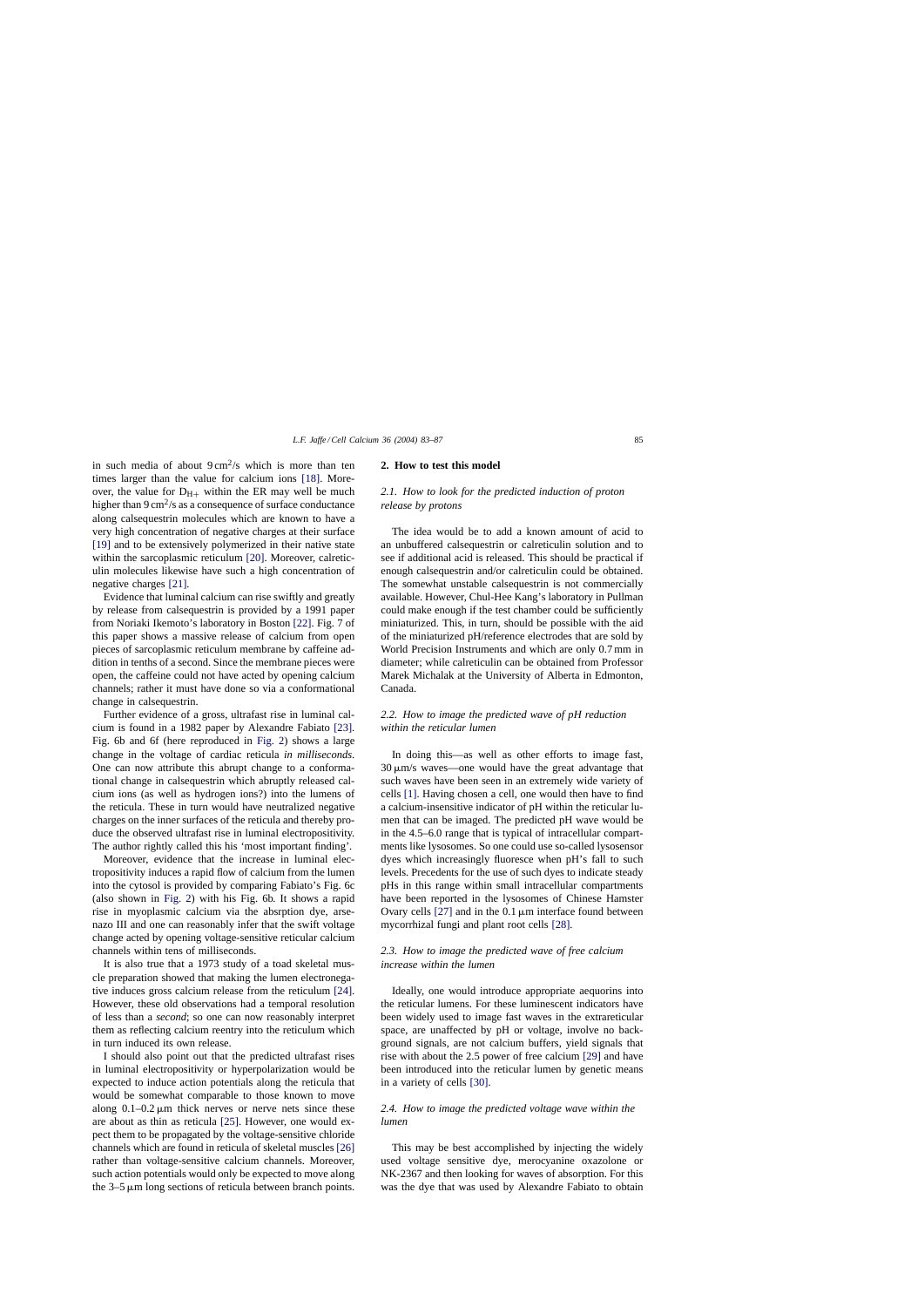<span id="page-3-0"></span>the results shown in [Fig. 2. I](#page-1-0)t was first used by the Fabiato's to study voltages in the sarcoplasmic reticulum of rat ventricles [\[31\]](#page-4-0) and has been effectively used as an absorption dye to indicate membrane potentials in systems that vary from Xenopus muscle reticula [\[32\]](#page-4-0) to developing chick hearts [\[33\]](#page-4-0) and adult squid axons [\[34\].](#page-4-0) Reticular voltages seen via NK-2367 absorption waves should be distinguishable from voltage waves among mitochondria or along the plasmalemma simply by their patterns in space. As [Fig. 2](#page-1-0) indicates, absorption by NK2637 can show changes that happen in microseconds [23,34].

Moreover, NK-2637's use as an absorption dye should involve minimal disturbance and minimal confusion by nondye absorption or by light scattering since it only involves the use of weak red light. Used to image possible waves, it could be used at a single wavelength of maximal response namely 720 or 670 nm (26). Effective use could be made of the fact that this dye's absorption is far stronger when the light is polarized parallel to the membranes which contain it than light that is polarized perpendicular to them [\[35\].](#page-4-0) Moreover, NK-2367 is available from Molecular Probes.

### *2.5. How to look for the predicted luminal wave in the absence of an extrareticular one*

Our model suggests that a  $10-30 \mu m/s$  wave might traverse a cellular region in which an extrareticular calcium wave was blocked with a calcium buffer. After steps 2–4 were completed, one could plan experiments in which one tested the effects of locally injecting such buffers into the cytosol. Large cells such as fish eggs should be favorable ones for such experiments.

#### **3. Conclusions**

Fast calcium waves are propagated by endoplasmic reticula and it is widely understood that crystallography, electron microscopy etc. have radically increased the available spatial resolution of their overall structure and of their macromolecular components. However, the literature also contains some remarkable observations which provide ultrahigh temporal resolution of reticular actions. Indicators which enable one to begin thinking in the millisecond rather than the second to minute range. Such high speed data are critical for understanding the mechanisms of fast calcium wave propagation since a  $30 \mu m/s$  wave moves  $70 \text{ nm}$  (the reticulum's internal diameter) in only two milliseconds. When these fast phenomena *are* considered, one is naturally led to consider models which are led by proton diffusion and this paper proposes the first such model.

#### **Acknowledgements**

I would like to thank the director of the Marine Biological Laboratory for his steadfast support despite the absence of external funding and the whole MBL library staff for their excellent help on a very demanding project.

#### **References**

[1] (a) L.F. Jaffe, On the conservation of fast calcium wave speeds, Cell Calcium 32 (2002) 217–229; (b) L.T. Izu, W.G. Wier, C.W. Balke, Evolution of cardiac calcium

waves from stochastic calcium sparks, Biophys. J. 80 (2001) 103– 120.

- [2] L.F. Jaffe, The path of calcium in cytosolic calcium oscillations: a unifying hypothesis, Proc. Natl. Acad. Sci. U.S.A. 88 (1991) 9883– 9887.
- [3] L.F. Jaffe, Classes and mechanisms of calcium waves, Cell Calcium 14 (1993) 736–745.
- [4] R.D. Mitchell, H.K.B. Simmerman, L.R. Jones, Ca<sup>2+</sup> binding effects on protein conformation and protein interactions of canine cardiac calsequestrin, J. Biol. Chem. 263 (1988) 1376–1381.
- [5] Z. He, A.K. Dunker, C.R. Wesson, W.R. Trumble,  $Ca^{2+}$ -induced folding and aggregation of skeletal muscle sarcoplasmic reticulum calsequestrin, J. Biol. Chem. 268 (1993) 24635–24641.
- [6] S. Wang, W.R. Trumble, H. Liao, C.R. Wesson, A.K. Dunker, C.-H. Kang, Crystal structure of calsequestrin from rabbit skeletal muscle sarcoplasmic reticulum, Nat. Struct. Biol. 5 (1998) 476–483.
- [7] E.F. Corbett, K.M. Michalak, K. Oikawa, et al., The conformation of calreticulin is influenced by the endoplasmic reticulum luminal environment, J. Biol. Chem. 275 (2000) 27177–27185.
- [8] M. Endo, Calcium release from the sarcoplasmic reticulum, Physiol. Rev. 57 (1977) 71–108.
- [9] M. Terasaki, J. Henson, D. Begg, B. Kaminer, C. Sardet, Characterization of sea urchin egg endoplasmic reticulum in cortical preparations, Dev. Biol. 148 (1991) 398–401.
- [10] R.V. Kristic, Ultrastructure of the Mammalian Cell, Springer-Verlag, Heidelberg, 1979.
- [11] J.J. Johnson, D. Epel, M. Paul, Intracellular pH and activation of sea urchin eggs after fertilization, Nature 262 (1976) 661–664.
- [12] M.J. Whitaker, R.A. Steinhardt, Ionic signals at fertilization, in: C.B. Metz, A. Monroy (Eds.), The Fertilization Response of the Egg, vol. 3, Academic Press, New York, 1985, pp. 167–221.
- [13] S.S. Shen, Direct measurement of intracellular pH during metabolic depression of the sea urchin egg, Nature 272 (1978) 253–254.
- [14] C.H. Johnson, D. Epel, Intracellular pH of sea urchin eggs measured by the dimethyloxazolidinedione (DMO) method, J. Cell. Biol. 89 (1981) 284–291.
- [15] C. Hidalgo, P. Donoso, P.H. Rodriguez, Protons induce calsequestrin conformational changes, Biophys. J. 71 (1996) 2130–2137.
- [16] P. Donoso, M. Beltran, C. Hidalgo, Luminal pH regulates calcium release kinetics in sarcoplasmic reticulum vesicles, Biochemistry 35 (1996) 13419–13425.
- [17] F. Kamp, P. Donoso, C. Hidalgo, Changes in luminal pH caused by calcium release in sarcoplasmic reticulum vesicles, Biophys. J. 74 (1998) 290–296.
- [18] D.R. Lide (Ed.), Handbook of Chemistry and Physics, 79th edition, CRC Press, Boca Raton, 1999.
- [19] C. Heilmann, C. Spamer, in: M.R. Celio et al. (Eds.), Guidebook to the Calcium-Binding Proteins, Sambrook & Tooze, Oxford, 1996, pp. 222–224.
- [20] H.-J. Park, S. Wu, A.K. Dunker, C.-H. Kang, Polymerization of Calsequestrin, J. Biol. Chem. 278 (2003) 16176–16182.
- [21] M. Michalak, Loc. Cit., pp. 220-222.
- [22] N. Ikemoto, B. Antoniu, J.-J. Kang, L.G. Meszaros, M. Ronjat, Intravesicular calcium transient during calcium release from sarcoplasmic reticulum, Biochemistry 30 (1991) 5230–5237.
- [23] A. Fabiato, Fluorescence and differential light absorption recordings with calcium probes and potential-sensitive dyes in skinned cardiac cells, Can. J. Physiol. Pharmacol. 60 (1982) 556–567.